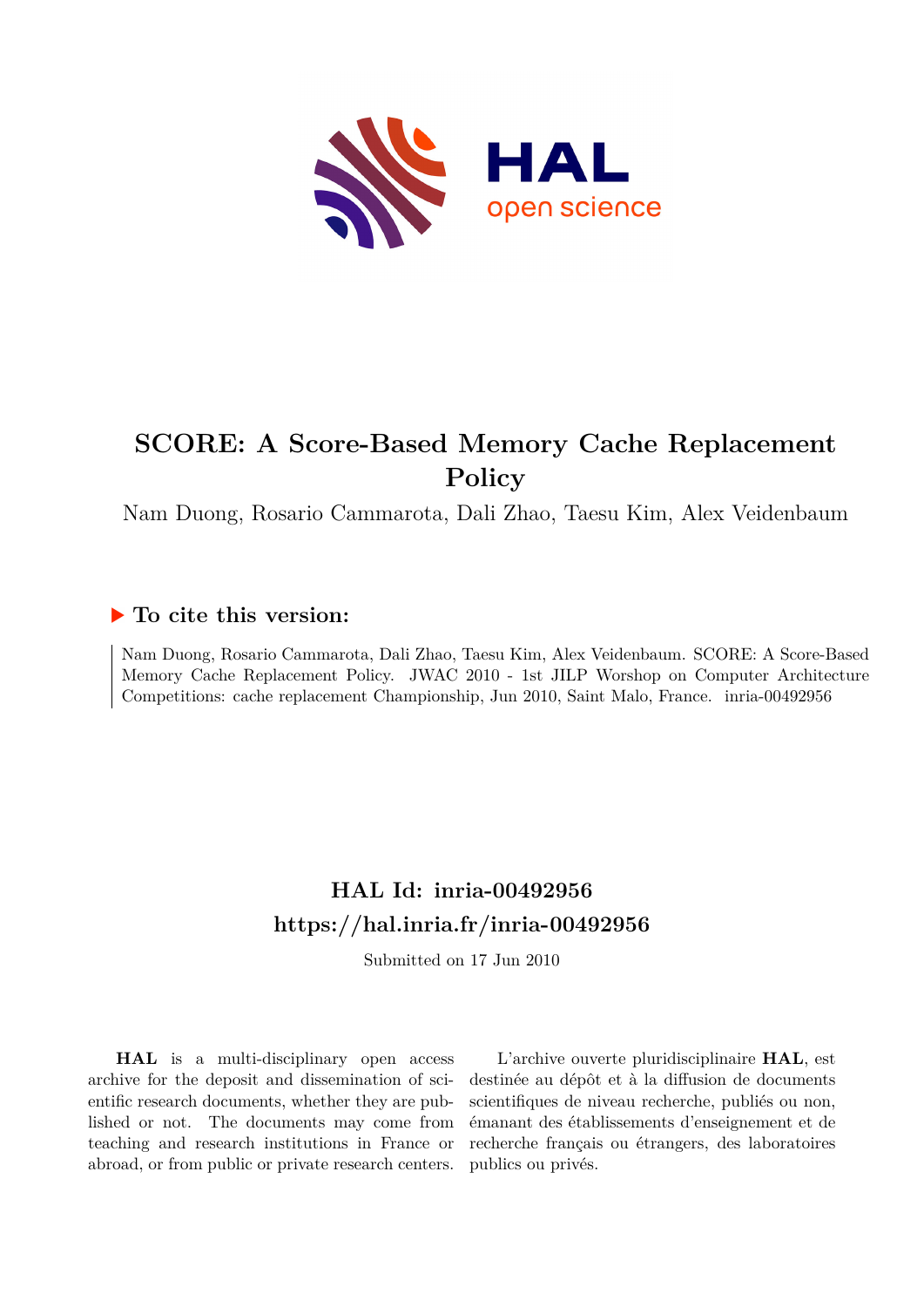### SCORE: A Score-Based Memory Cache Replacement Policy

Nam Duong, Rosario Cammarota, Dali Zhao, Taesu Kim, Alex Veidenbaum Department of Computer Science University of California, Irvine {nlduong, rosario.c, daliz, tkim15, alexv}@ics.uci.edu

#### Abstract

We propose SCORE, a novel adaptive cache replacement policy, which uses a score system to select a cache line to replace. Results show that SCORE offers low overall miss rates on SPEC CPU2006 benchmarks, and provides an average IPC that is 4.9% higher than LRU and 7.4% higher than LIP.

#### 1 Introduction

Prior research has shown that a cache replacement policy can have a significant impact on performance [1]. Unfortunately, the implementable replacement policies, such as LRU, MRU or LIP [12], work well in some applications and poorly in others. This can be seen in the results of Figure 1 for the miss rates of the Last Level Cache (LLC) for a subset of SPEC CPU2006 benchmarks<sup>1</sup> [6].



**Figure 1. Miss rate of different policies.**

Let us compare the Belady's algorithm<sup>2</sup> and the LRU and LIP policies. The main difference between LRU and LIP is the initial position of the new cache line in the stack. LRU puts the new line in the MRU position, while LIP puts the new line in the LRU position. After the a hit, both policies bring that the hit line to the MRU position. The results indicate that putting a new line in the MRU position works for applications with high locality, while putting the new line in the LRU position works better for applications which access a cache line mostly once. Dynamic policies proposed in [12] choose between the LRU and MRU placement dynamically which improves performance. However, there is still room for improvement as seen in the result of Belady's algorithm.

This paper proposes a Score-Based Replacement Policy (SCORE), which uses a score system to choose the victim lines. Each cache line is assigned a score, which reflects the access behavior of the line in relation to other lines in the same cache set. A line brought from memory is assigned an initial score. On a line hit its score is increased, otherwise, it is decreased. The scores basically predict the future: lines with low scores are less likely to be accessed than those with higher scores.

Other techniques, e.g. LRU, MRU, or LIP, can be implemented using the score system by changing its parameters. SCORE can also be made more adaptive to the application behavior by dynamically changing its parameters. Our results show that SCORE achieves low miss rates compared to previous replacement policies. It is also more stable, i.e. it achieves a much lower standard deviation in miss rates and speedup.

In this paper, we study our SCORE for the last-level cache. We present the results for a 16-way cache with the size of 1MB. Please note, however, our policy can also be applied to other levels of cache.

The rest of the paper is organized as follows. Section 2 discusses related work. Section 3 presents the SCORE policy and shows that other replacement policies can be represented under the scoring system. The experimental methodology is presented in Section 4 and Section 5 presents the IPC and miss rate results.

### 2 Related Work

An optimal replacement strategy has been proposed by Belady [2] which replaces a block that is referenced the farthest in the future. LRU (Least Recently Used) has been shown to be a good practical alternative. Various cache replacement strategies have been proposed, but none of them are consistently superior to others.

<sup>1</sup>Using the methodology described in Section 4.

<sup>2</sup>Because the simulator does not update cache replacement state when a writeback access is a hit, the trace file we generated does not contain writebacks that are hits.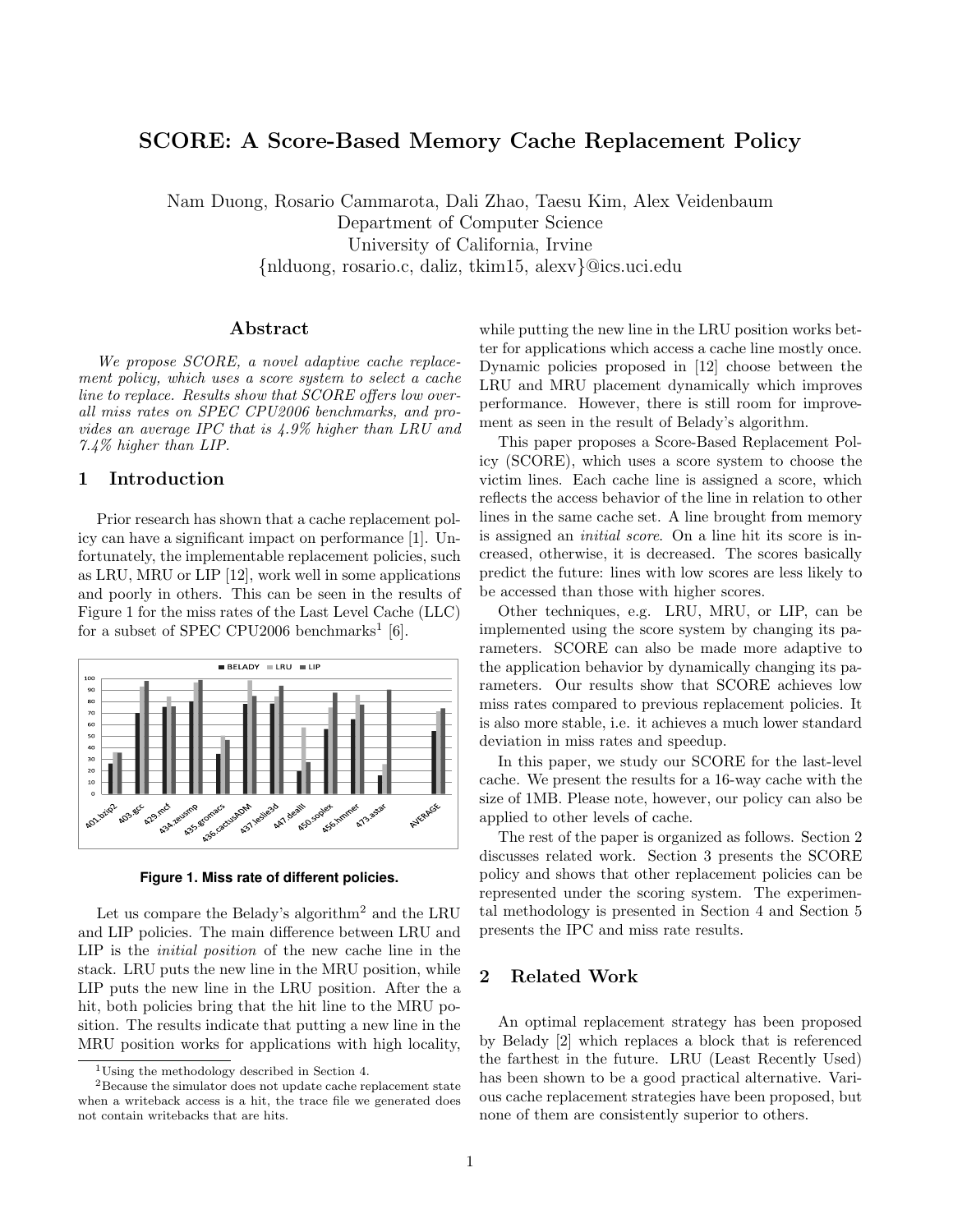PLRU is a simplified implementation of LRU based on heuristics to select the block to be evicted upon a miss. [1] compares the performance of PLRU (Pseudo LRU) versus the performance of LRU and Round-Robin. [11] proposed  $LRU - K$ , an extension of LRU based on the observation of the past  $K$  references. [9] proposed LRFU (Last Recently Frequently Used) as a parametric replacement strategy that attempts to take advantages of both LRU and LFU (Last Frequently Used) policy. LRFU weigh blocks by using a weight monotonic function. This function depends from a single parameter that can assume values into a continuous limited interval. Each value of this parameters corresponds to one LRFU policy with time complexity to select the block to evict ranging from LRU (constant) to LFU (logarithm of the number of blocks).

A different approach is to implement an adaptive policy able to select the best policy for a given benchmark during benchmark execution. [3] proposed a replacement strategy based on virtual caches. Virtual cache areas of main memory are used to maintain the state of many different well known policies during program execution, i.e. RAND, FIFO, LIFO, LRU, MRU, LFU, and MFU. Each virtual cache simulates the operation of a single baseline policy. A master policy observes the miss rate on the actual request stream and switches dynamically to the policy that seems to be the most suitable at a given time. [12] introduced three adaptive strategies as extensions of LRU. The aim of these algorithms is to prevent cache thrashing for workloads with a large memory footprint. The first strategy is called LIP (LRU Insertion Policy). LIP is an insertion policy that places all incoming lines in the LRU position, and moves them to the MRU position only if they are referenced while they are still in the LRU position. The second algorithm is BIP (Bimodal Insertion Policy). In BIP, some of the incoming lines are placed directly in the MRU position. BIP improve LIP in the mean that it adapts to changes in the working set during the program execution. Since both LIP and BIP gain in performance against LRU on some benchmark but perform poorly on others, a dynamic policy, called DIP (Dynamic Insertion Policy), was proposed to choose dynamically between the traditional LRU policy and BIP depending on which policy has fewer misses.

All previous approaches, including Belady's algorithm, consider miss penalties to be equal in cost. Replacement strategies called CSOPTs (Cost-Sensitive OPTimal replacement algorithms) [8], assume that cache misses are not equal in cost. CSOPTs are off-line, so they are proven to approach a better lower bound, in terms of cache misses, than the Belady algorithm. Practical implementations extending LRU, and approximating CSOPT, have also been proposed.

#### 3 The SCORE Replacement Policy

SCORE assigns each cache line a score which reflects access behavior in the past. Lines with low scores are chosen as victims for replacement. There are two different actions: in the front-end, the scores are computed dynamically, and in the back-end, the scores are used to replace lines.

In our system, the lowest score is set to zero. If the number of bits is  $n$ , the highest score will be  $SCORE_{MAX} = 2<sup>n</sup> - 1$ . The more number of score bits will allow higher resolution, hence increase the precision of the SCORE policy. For LRU or LIP and a cache associativity of 16, each line within a set has a unique score from 0 to 15. The number of score bits for these replacement policies is 4. Our SCORE policy, meanwhile, allows the number of bits to be determined at design time, offering higher precision.

#### 3.1 Setting the initial scores

After a new line is brought from the main memory, it is assigned an initial score. Lines which will be accessed again in the near future should have high initial score to keep them in the cache long enough. This happens in the applications with high locality. Meanwhile, lines which will not be accessed again or will be accessed again only after a long time have low initial scores, so that they will be evicted and replaced by new lines. This applies to applications with low locality, such as pointer-intensive applications. The specific value of initial score should vary not only according to different applications, but also different phases of execution (e,g., different loops). In the best case, for each execution phase, one should know which cache lines will be reused to assign a high initial score, and which ones will not be accessed again to assign a low initial score. Interestingly, the best initial scores for an application are not always the highest or the lowest score (like in LRU or LIP), but fall somewhere in the middle. This is because a typical application has both lines with high and low locality. By analyzing the miss rates with different initial scores, one can achieve the best average initial scores.

Our results show that, for a given application, the best initial score can take any value from 0 to  $SCORE_{MAX}$ . This means that, the initial scores should be applicationspecific, and even phase-specific. Hence, we investigate dynamic initial scores. The dynamic initial scores are determined by monitoring the misses over a fixed number of cache accesses (intervals) and adjusting the score based on that number. We set a step, which is added to or subtracted from the current initial score according to the changing direction. During the current interval, if the number of misses is smaller than that of the previous interval, we keep the direction of change and move one more step forward. Otherwise, the direction is changed,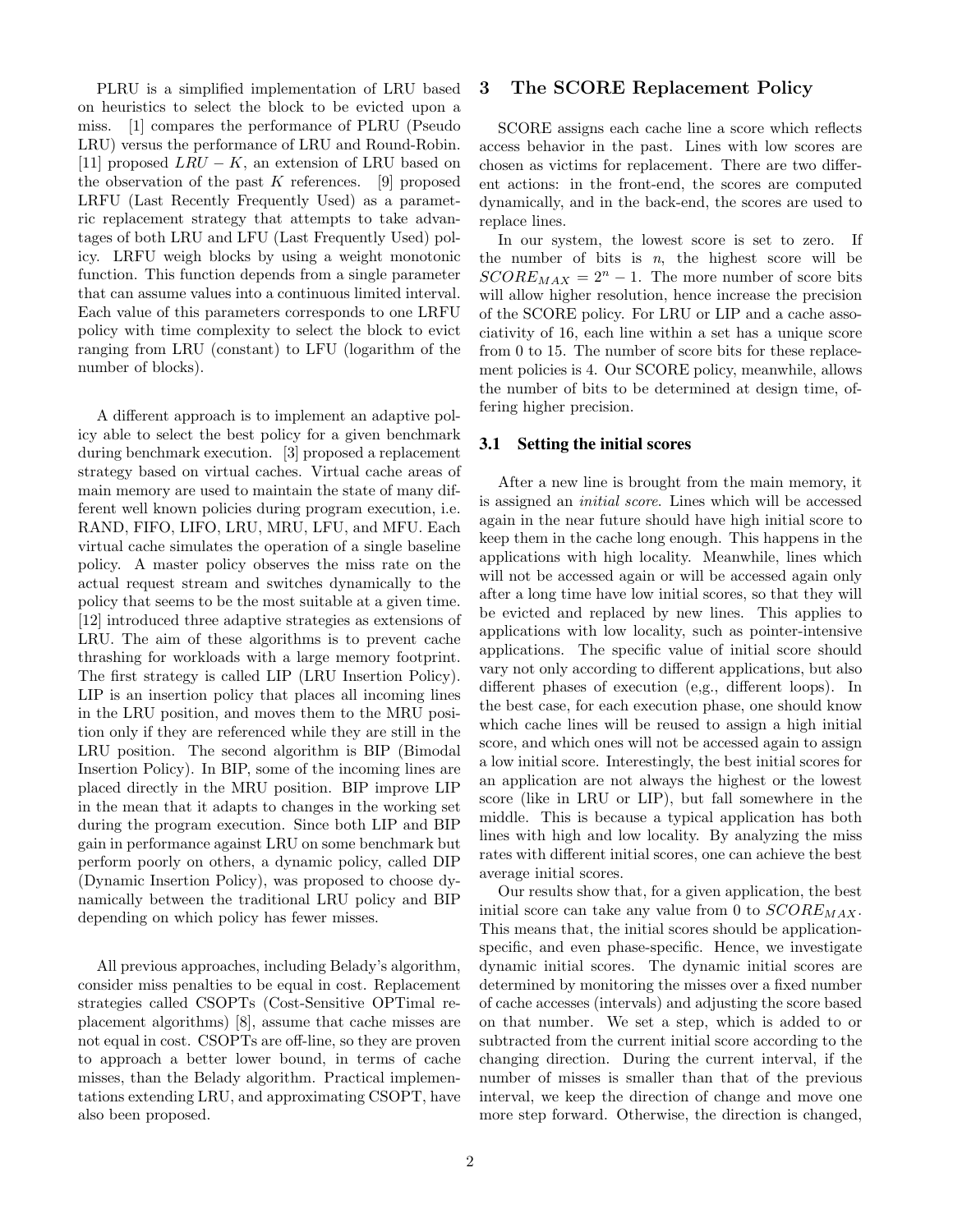and the initial score is changed by an amount equal to the step.

#### 3.2 Changing the scores

Another property of the score-based policy is to change of the scores based on the access to the cache. We study the velocity of change, which is the speed of changing scores when a line is hit or missed. If a line is hit, its velocity score is increased by a number equal to the increase velocity. We also define decrease velocity, which is the speed of decreasing the line score due to the replacement of lines or the hit of another line in the same set. When a new line is brought from the memory, or is hit, scores of all other lines are decreased. To avoid the scores from going too low, the increase velocity is higher than the decrease velocity.

Let us consider LRU, MRU and LIP in terms of velocity. Increase velocity, for the hit line, is equal to the difference between the highest score and current score of that line. Decrease velocity, which is equal to 1, is applied to all the lines with scores higher than the score of the hit line or the evicted line. Our policy, meanwhile, have fixed increase scores, and score increase does not always make the score of a line reach  $SCORE_{MAX}$ . This is because not all the lines after being accessed will be accessed again in the future.

Initial scores and change velocities are the two important properties for the score-based policy. Another property, which is applied to all the lines of the same set, is the summation of all scores of all lines of the set. Initial scores and changing velocity chosen so that the total score of a line is not too high or too low.

#### 3.3 Choosing the victim lines

Decision on which line to evict is done by comparing the scores of the lines in the same set. Lines with low scores have not been hit in the past, and are good candidates to be evicted. Normally, when choosing one line, the line with the lowest score will be a good candidate. However, it can be observed that lines with low scores have not been hit for a while, and they are all good candidates to be replaced. Hence, in SCORE, we set a threshold score. The random policy is applied to the lines under threshold, as these lines contribute equally in the hit rate, and choosing the line with the lowest score is not always the best choice.

In the case when no lines have scores lower than that threshold, the line with the lowest score is chosen. This is similar to the LRU policy.

#### 4 The methodology

The following SPEC CPU 2006 [6] benchmarks were compiled under Linux operating system using GNU com-



**Figure 2. Impact of Initial Scores on Miss Rates.**

pilers with optimization flag -O3 for x86 64 architecture: 401.bzip2, 403.gcc, 429.mcf,434.zeusmp, 435.gromacs, 436.cactusADM, 437.leslie3d, 447.dealII, 450.soplex, 456.hmmer, 473.astar. The traces were collected using Pin [10]. Traces for 500M instructions and traces for 5B instructions are collected after the first 40B instructions are skipped. The simulation framework is based on CMP\$im [7], that is a multi-core cache simulator based on Pin [10]. For the purpose of this work CMP\$im models a simple out-of-order core and a memory model consisting of a 3-level cache hierarchy as described at http://www.jilp.org/jwac-1/framework.html.

#### 5 Results and Analysis

We present the impact of initial scores, dynamic initial scores and threshold on miss rates on 500M instruction traces. Finally, we show miss rates and speed up over well-known policies using 5B instruction traces. Our results are presented for 6-bit scores ( $SCORE_{MAX} = 64$ ), increase velocity of 40 and decrease velocity of 1.

Figure 2 shows the impact of initial score on the miss rates. One can conclude that the best initial score depends on the application. Hence, a dynamic initial score, which is adaptive to the application, is needed.

We studied adjustment intervals of 10K and 100K accesses, with three different steps 2, 4 and 8. Results showed that, the interval of 100K accesses has lower miss rate.

In Figure 3, with the dynamic initial step, we present the impact of different thresholds on the miss rates. The threshold of 0 creates the behavior similar to that of LRU, while the threshold of 64 creates the random selection behavior. The average miss rates show that the best threshold, which produces the lowest miss rate, falls in the range from 16 to 32. If we look at the benchmarks individually, there are two general trends. The first trend is the increase of miss rates as the threshold increases. This happens in the benchmarks which have good locality, as some lines which will be accessed again in the short future, is replaced as their scores fall under the threshold. The benchmark astar sees a sudden change in the miss